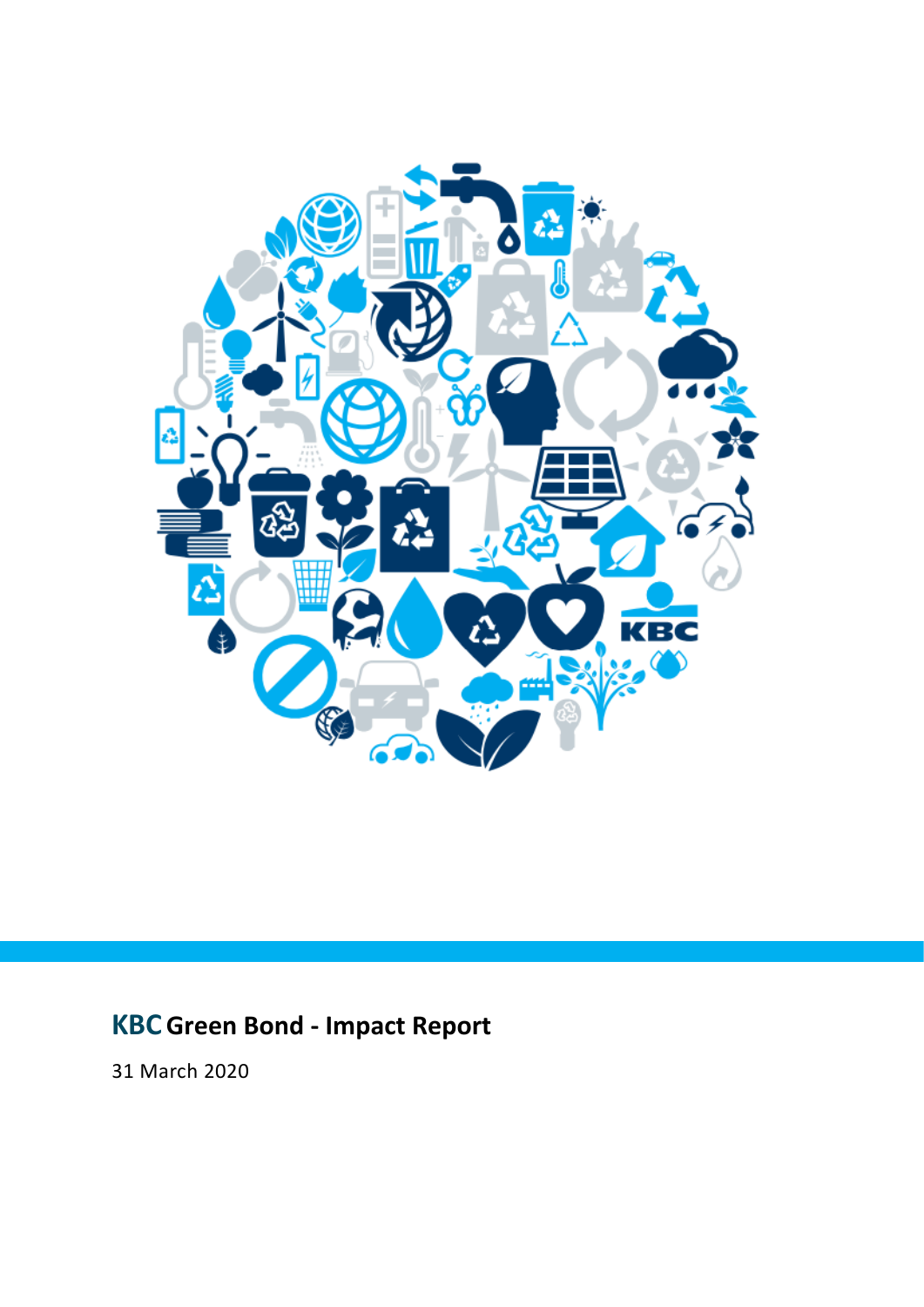## **Content**

| Appendix 1 - KBC Green Bond Framework - Use of proceeds and eligibility criteria 15 |
|-------------------------------------------------------------------------------------|
|                                                                                     |
|                                                                                     |

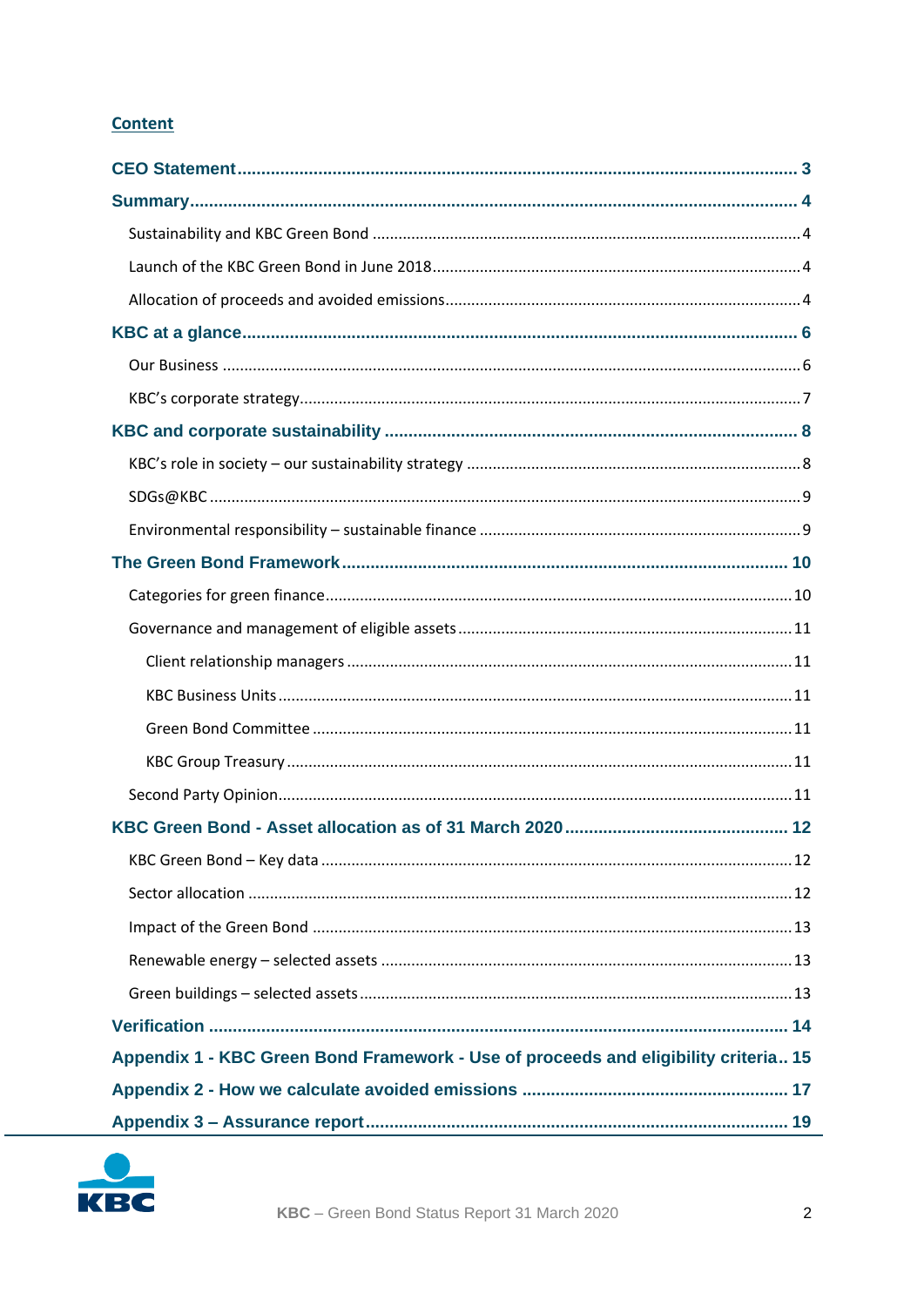## <span id="page-2-0"></span>**CEO Statement**

#### Dear reader,

In 2019, KBC took further important steps towards fulfilling its sustainability commitment, with a stronger focus than ever on reducing the impact of climate change. Last September, together with 33 of the signatories of the PRB's (Principles for Responsible Banking), we strengthened our commitment to achieve the Paris Agreement goals by signing the CCCA (Collective Commitment to Climate Action).

The potential impact of climate change on society and the financial system is no longer questioned. Climate change therefore became firmly embedded in our risk policy and management. We started stress testing and scenario analysis, amongst others by using the PACTA tool to analyse our lending portfolio. We further joined the UNEP FI TCFD pilot and used the methodological pilots to map our portfolio's impact on climate change and vice versa. Last be not least we started carbon accounting of part of our portfolio's using the PCAFmethodology.

There is no doubt that the transition to a low-carbon economy and society also offers opportunities to the financial sector. KBC already developed specific products to financially support different segments of customers with investments to lower their carbon footprint and we offer a diverse range of sustainable investment opportunities – from SRI funds to the KBC Green Bond - for every type of investor.

Numerous organisations and institutions, from the United Nations to investors, rating agencies, NGOs and the European Union, urge the financial sector to speed up efforts to mitigate climate risks and to develop climateresilient portfolios. KBC engaged with several of them aiming to realise relevant progress in the development of strategies, metrics and targets, customer engagement and supporting products and services.

Our climate change approach is managed by the Sustainable Finance Programme (SFP), intended to implement the TCFD recommendations as well as the upcoming EU regulations by integrating them in all relevant business units and business lines. This program achieved significant momentum in 2019. The progress and challenges of the Sustainable Finance Programme, including the availability of pilot data and standard methods, can be discovered in our Sustainability Report 2019<sup>1</sup>.

'Green' is clearly becoming the 'new digital'. Although KBC has blacklisted certain activities and sectors, our primary objective is to support all our clients in their transition to more climate resilient future . As we continue to finance this transition for our clients, we will also prepare new issuances of KBC Green Bonds in the future.

This second Impact Report gives information on the material scale and the impact of the first issuance of the KBC Green Bond as per 31 March 2020. I hope you will read it with interest and continue to support KBC in its Green Bond journey!

Johan Thijs, Chief Executive Officer KBC Group

<sup>1</sup> Se[e https://www.kbc.com/content/dam/kbccom/doc/sustainability](https://www.kbc.com/content/dam/kbccom/doc/sustainability-reponsability/PerfRep/2019/CSR_SR_2019_en.pdf)[reponsability/PerfRep/2019/CSR\\_SR\\_2019\\_en.pdf](https://www.kbc.com/content/dam/kbccom/doc/sustainability-reponsability/PerfRep/2019/CSR_SR_2019_en.pdf)

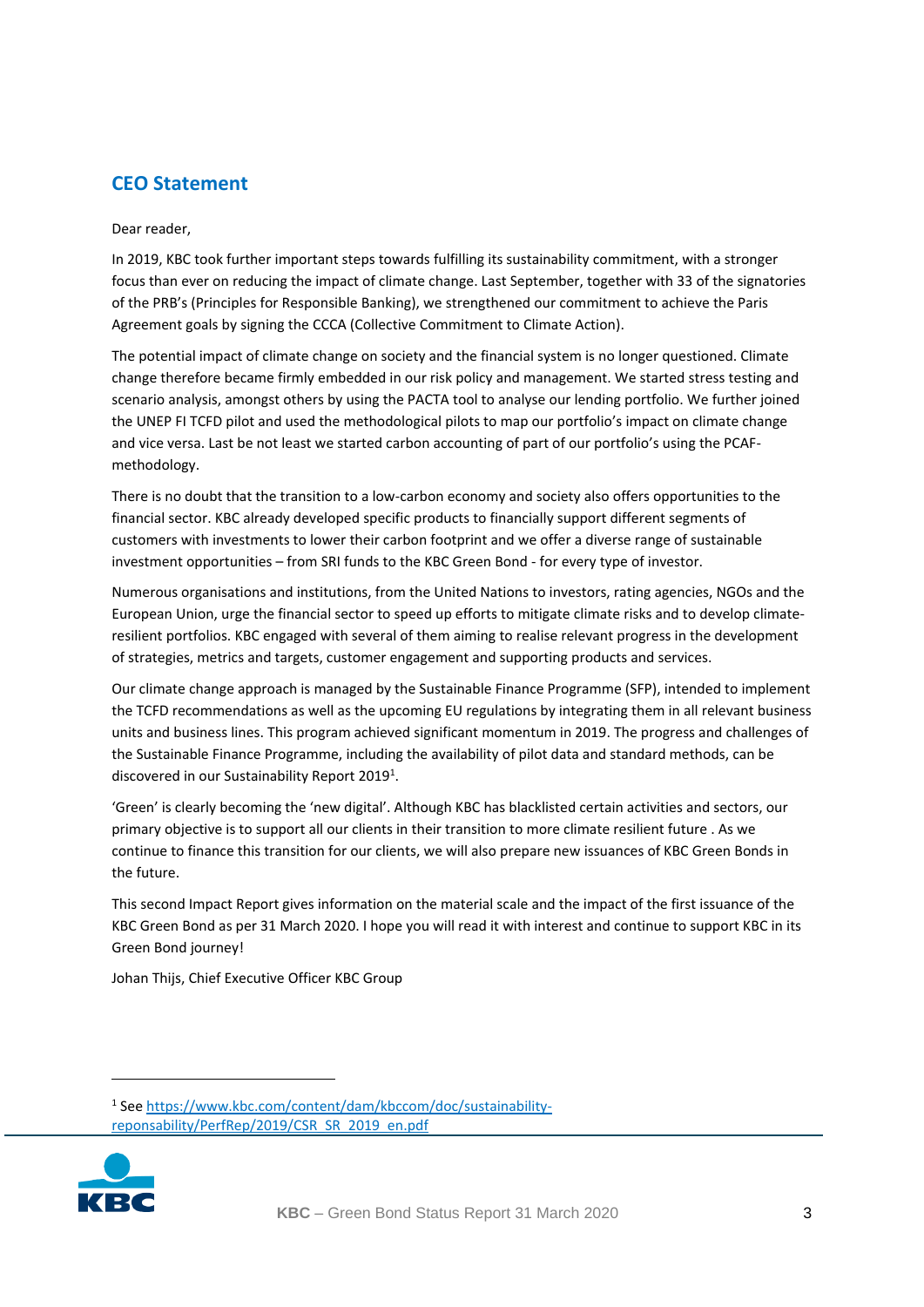## <span id="page-3-0"></span>**Summary**

This report gives an overview of the allocation of eligible green assets to the KBC Green Bond and describes the impact of the Green Bond on a portfolio level. The issuance of the KBC Green Bond is fully integrated in KBC's sustainability strategy.

## <span id="page-3-1"></span>**Sustainability and KBC Green Bond**

KBC recognizes that climate change is a major and urgent societal and economic challenge. Supporting the transition to a climate resilient, low carbon and circular economy therefore is an important focus in KBC's sustainability strategy. KBC signed the Collective Commitment to Climate Action (CCCA) to further strengthen its commitment. Sustainability policies and sustainable business solutions help us to reduce climate related and other environmental risks and to boost the development of sustainable alternatives.

Green Bonds are one of KBC's initiatives to contribute to a more sustainable future. The proceeds are used to finance projects that have a positive impact on the environment by reducing the emissions of greenhouse gases and promoting the sustainable use of resources and land: renewable energy, energy efficiency, clean transportation, green buildings, pollution prevention and control, water management, sustainable land use.

## <span id="page-3-2"></span>**Launch of the KBC Green Bond in June 2018**

In June 2018, KBC introduced the KBC Green Bond Framework. This framework outlines the categories of green assets for which KBC can issue Green Bonds to support the financing sustainable projects and contains the requirements for selection, allocation, reporting and verification.

On 20 June 2018, the first Green Bond was launched. KBC became the first Belgian financial institution to issue a green bond. KBC's inaugural EUR 500 million Green Bond issue marked an important step in the continuous development of sustainable finance products within KBC. The bond was issued in a KBC Group senior format with a tenor of five years.

The bond is certified under the Climate Bonds Initiative's strict and internationally recognised Green Bond Standard. In addition, KBC's Green Bond Framework has been reviewed and assessed as Green Bond Principles compliant by Sustainalytics.

## <span id="page-3-3"></span>**Allocation of proceeds and avoided emissions**

The proceeds of KBC's inaugural Green Bond have been used to finance and refinance renewable energy projects in Belgium and green buildings in Flanders.

The assets in the green portfolio have been selected in accordance with the respective eligibility criteria for these categories in the KBC Green Bond Framework: renewable energy power generation projects and newly constructed energy efficient residential buildings that comply with the energy efficiency requirements of the Flemish Region as of 2014 (E-level  $\leq 60$ ) and for which the first drawdown has occurred after January 1, 2016.

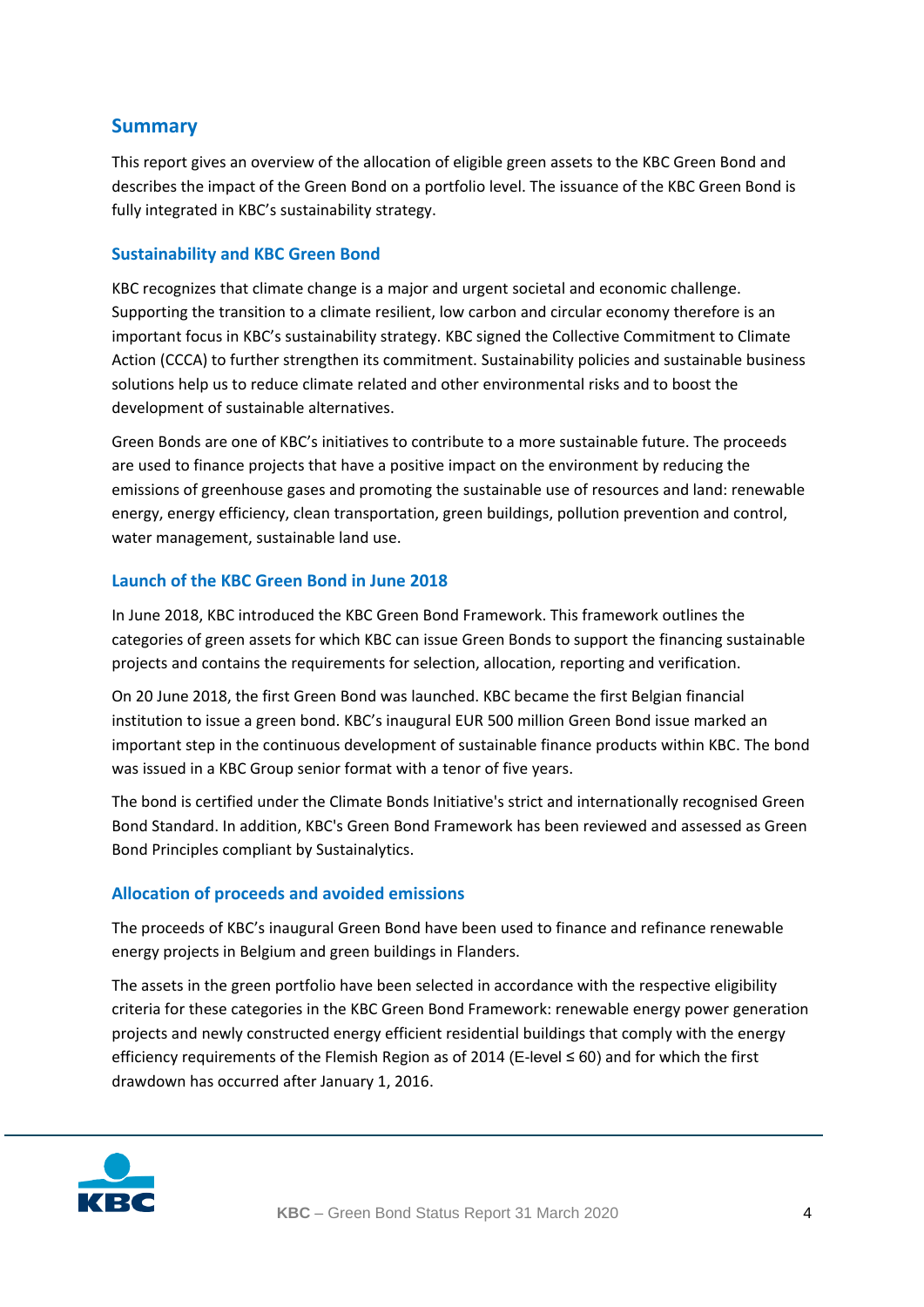As of 31/03/2020, the portfolio of eligible green assets amounts to EUR 759 million of which EUR 556 million pertains to Green Buildings and EUR 203 million to Renewable Energy.

As of 31 March 2020, the EUR 500 million proceeds of the Green Bond are allocated for an amount of  $\bigcirc$  EUR 297 million to the Green Building category and for an amount of  $\bigcirc$  EUR 203 million to the Renewable Energy projects.

The avoided emissions of CO2e financed by the Green Bond amounts to 63,652 tonnes or 127.3 tonnes per million euro invested.

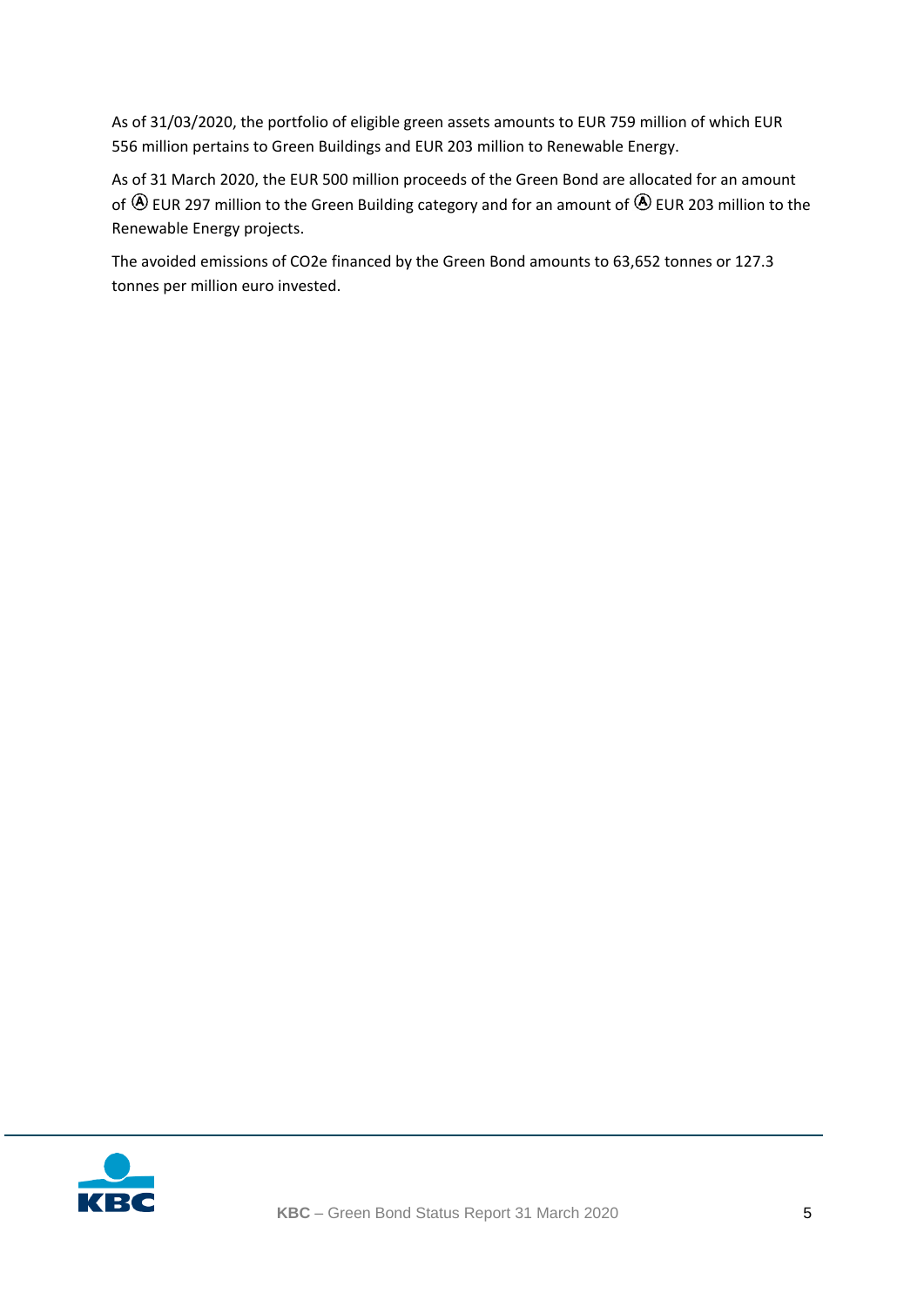## <span id="page-5-0"></span>**KBC at a glance**

## <span id="page-5-1"></span>**Our Business**

KBC is a leading European financial group, formed twenty years ago, in 1998, after the merger of two large Belgian banks (the Kredietbank and CERA Bank) and a large Belgian insurance company (ABB Insurance).

As an integrated bank-insurance company, KBC focuses on providing products and services to finance and insure retail, SME and mid-cap clients.

KBC is active in 6 core countries: Belgium, Bulgaria, Czech Republic, Hungary, Ireland and Slovakia. We are also present to a limited extent in several other countries to support corporate clients from our core markets.



KBC serves about 12 million clients with aproximately 41 000 employees, 1 300 bank branches, insurance sales via own agents and other channels and various mobile and online channels. In 2019 we realised a net result of 2.5 billion euros.

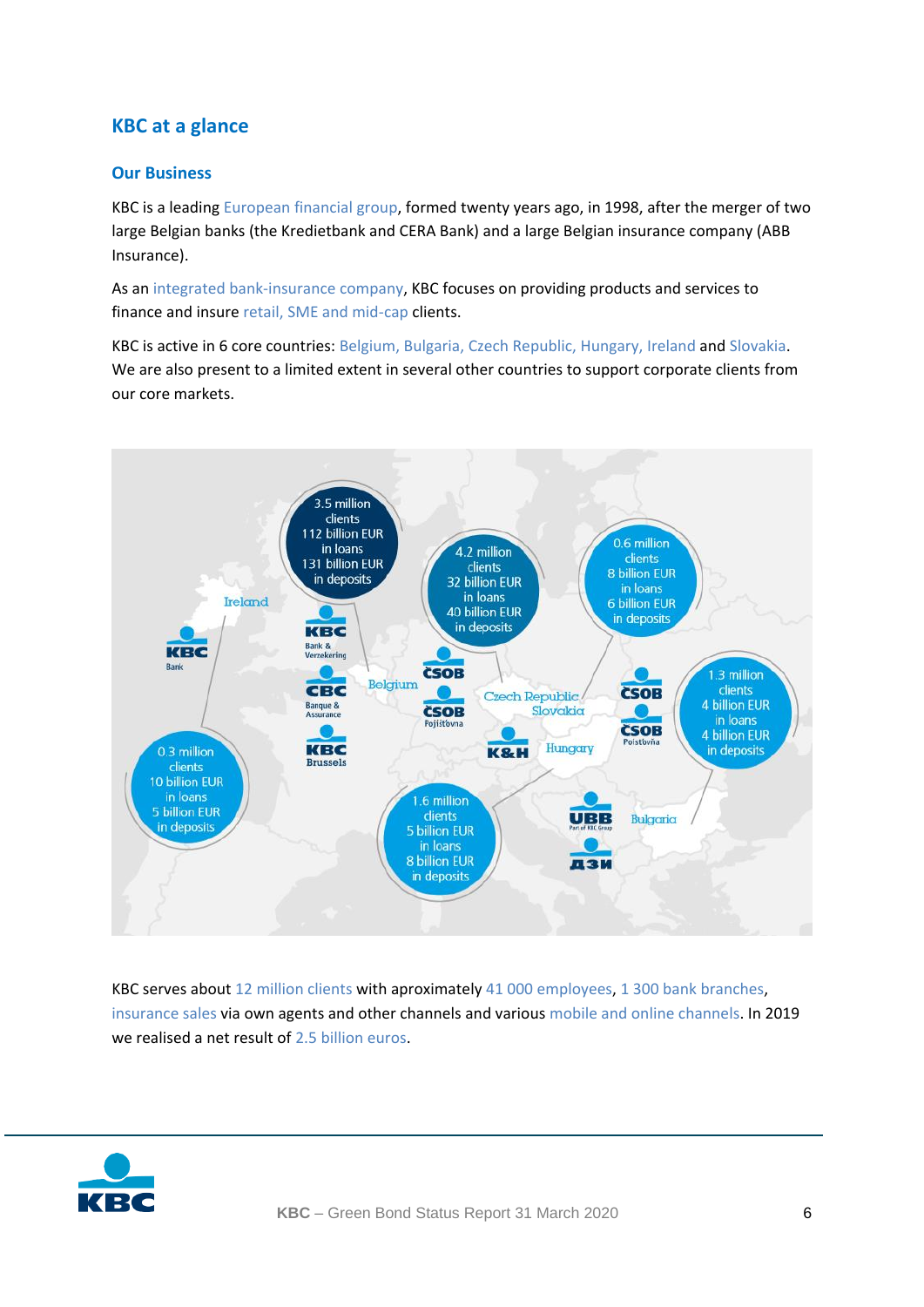## <span id="page-6-0"></span>**KBC's corporate strategy**

Our strategy rests on four principles:

- We place our clients at the centre of everything we do.
- We look to offer our clients a unique bank-insurance experience.
- We focus on our group's longterm development and aim to achieve sustainable and profitable growth.
- We meet our responsibility to society and local economies.

We implement our strategy within a strict risk, capital and liquidity management framework.

We are convinced that our strategy - powered by our culture and with the contribution of our people - helps us earn, keep and grow **trust** day by day and therefore makes us become the reference in our core markets.



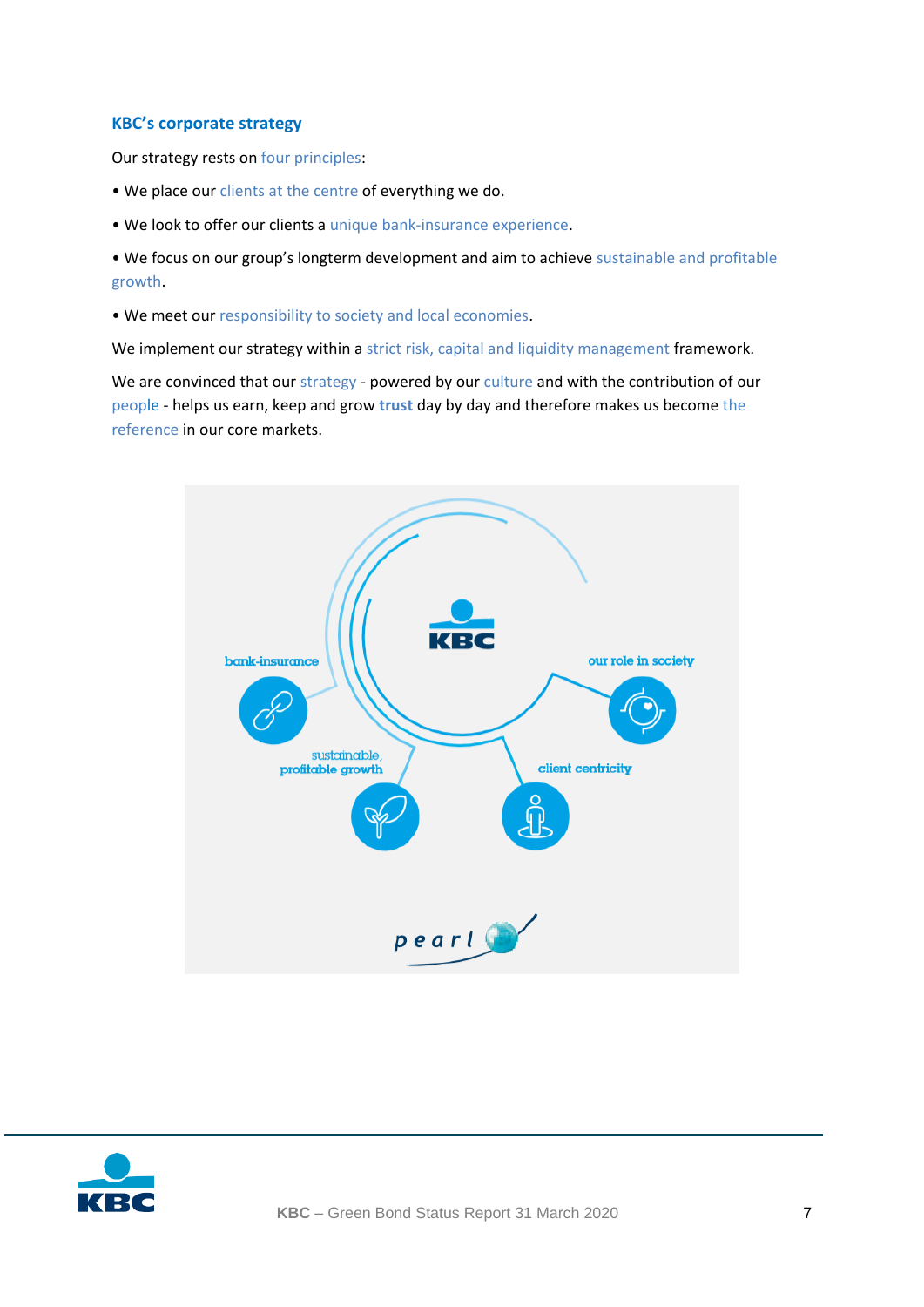## <span id="page-7-0"></span>**KBC and corporate sustainability<sup>2</sup>**

## <span id="page-7-1"></span>**KBC's role in society – our sustainability strategy**

To us corporate sustainability means the ability to live up to the expectations of all our stakeholders and to meet our obligations, not just today but also in the future.

We are convinced that sustainability is an important condition for financial resilience. Therefore KBC's sustainability strategy is strongly embedded in the KBC Corporate Strategy and linked to our core activities.

For KBC taking responsibility towards society and local economies is part of its day-to-day business activities. Sustainability is embedded into the strategic decision-making and core business operations throughout the entire group, via the Sustainability Governance model<sup>3</sup>, a key driver for sustainability implementation.

Our sustainability strategy consists of financial resilience and three cornerstones:

- Encouraging responsible behaviour on the part of all our employees;
- Enhancing our positive impact on society;
- Limiting any negative impact we might have on society.



The strategy is promoted and implemented by all our employees and geared towards the local economy and society.

<sup>3</sup> *See our Corporate Sustainability Governance on <https://www.kbc.com/en/making-it-work-governance>*



<sup>2</sup> *See also our [Annual Report 2019,](https://multimediafiles.kbcgroup.eu/ng/published/kbccom/pdf/kbccom_landing_links/JVS_2019_GRP_en.pdf) ou[r Sustainability Report 2019](https://www.kbc.com/en/system/files/doc/sustainability-reponsability/PerfRep/2019/CSR_SR_2019_en.pdf) and ou[r Sustainability Framework](https://multimediafiles.kbcgroup.eu/ng/published/kbccom/pdf/kbccom_landing_links/CSD_CorporateSustainabilityFramework_en.pdf)*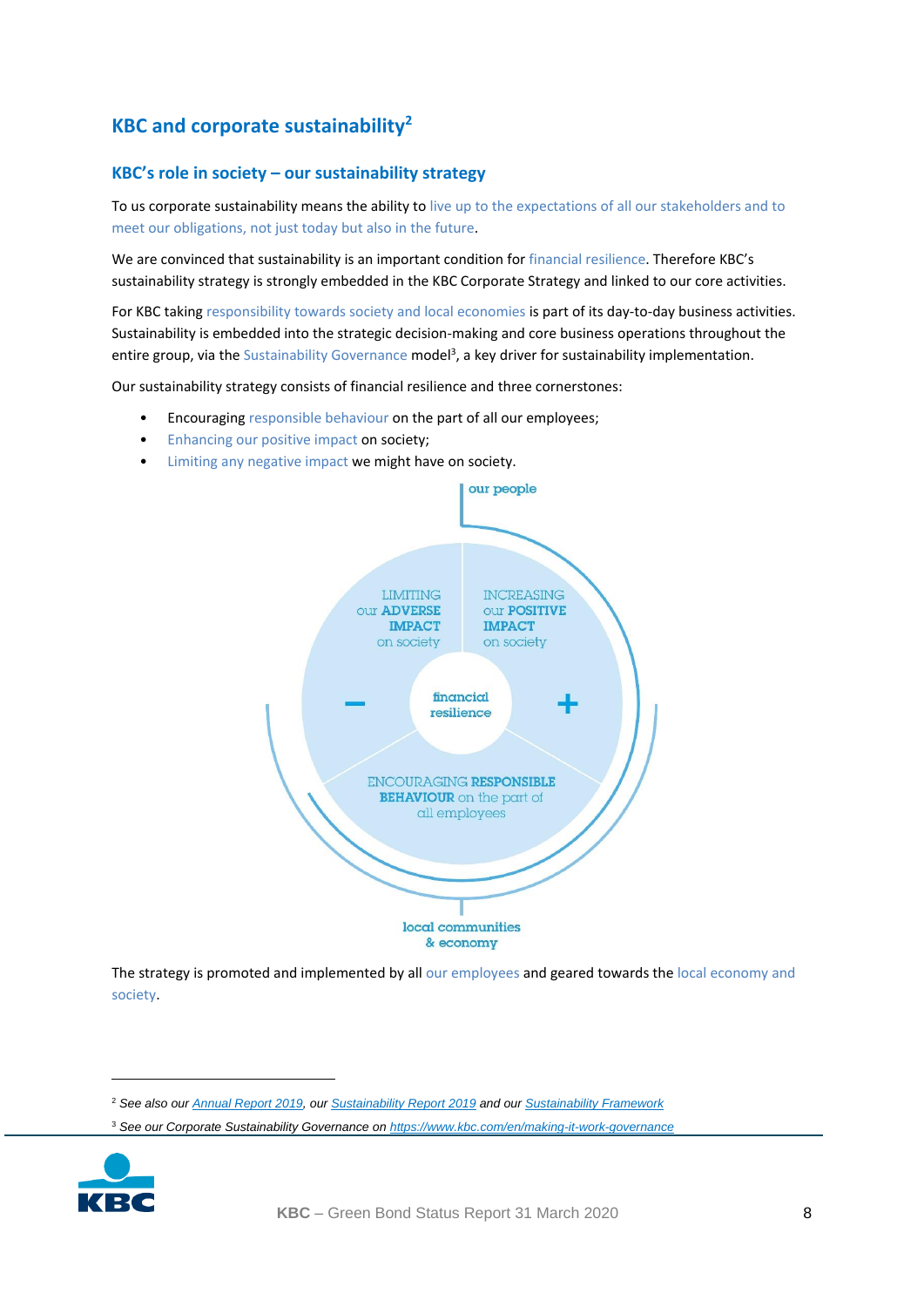### <span id="page-8-0"></span>**SDGs@KBC**

The UN Sustainable Development Goals (SDGs) set the global agenda for governments, businesses and civil society on addressing the major sustainable development challenges, such as how to end poverty, protect the planet and ensure prosperity for all. As a financial institution, we can add value and contribute to all SDGs through our clients and the projects we finance. While the 17 SDGs are all interconnected and relevant, and we ensure via our sustainability policy that we work on all of them, we have chosen to focus in greater depth on those SDGs that are most clearly linked to our business and sustainability strategy: 3-Good health and wellbeing, 7-Affordable and clean energy, 8-Decent work and economic growth, 12-Responsible consumption and production, 13-Climate action



#### <span id="page-8-1"></span>**Environmental responsibility – sustainable finance**

KBC's sustainability strategy puts much emphasis on environmental responsibility and more in particular on climate change being at the top of society's agenda.

For the financial sector it is an important theme from a risk perspective, but we also have an important role to actively support the transition to a low-carbon and climate-resilient future in collaboration with our clients.

In 2019 we strengthened our commitment to the Paris Climate Agreement by signing up to the Collective Commitment to Climate Action, an initiative we took as a member of the United Nations Environmental Programme Finance Initiative's Principles for Responsible Banking.

As part of our general sustainability approach, we have launched a Sustainable Finance programme. It supports the business as it develops its climate-resilience in line with the TCFD recommendations and the EU Action Plan on Sustainable Finance. This includes developing a structural approach to the management and reporting of climate-related risks and opportunities to align our portfolio with the targets included in the Paris Climate Agreement, i.e**.** limit global warming to well below 2°C above pre-industrial levels and to pursue efforts to limit the temperature increase even further to 1.5°C.

For the reduction of the environmental and climate impact of our own operations we have set renewed, more ambitious and also long-term reduction targets in line with the Paris Climate Agreement.

We refer to our Annual Report 2019, our Sustainability Report 2019 and our Sustainability Framework<sup>4</sup> for detailed information on our sustainability- and climate-related governance, strategy, policies, risk management, business development, KPI's and results.

<sup>4</sup> See footnote 2

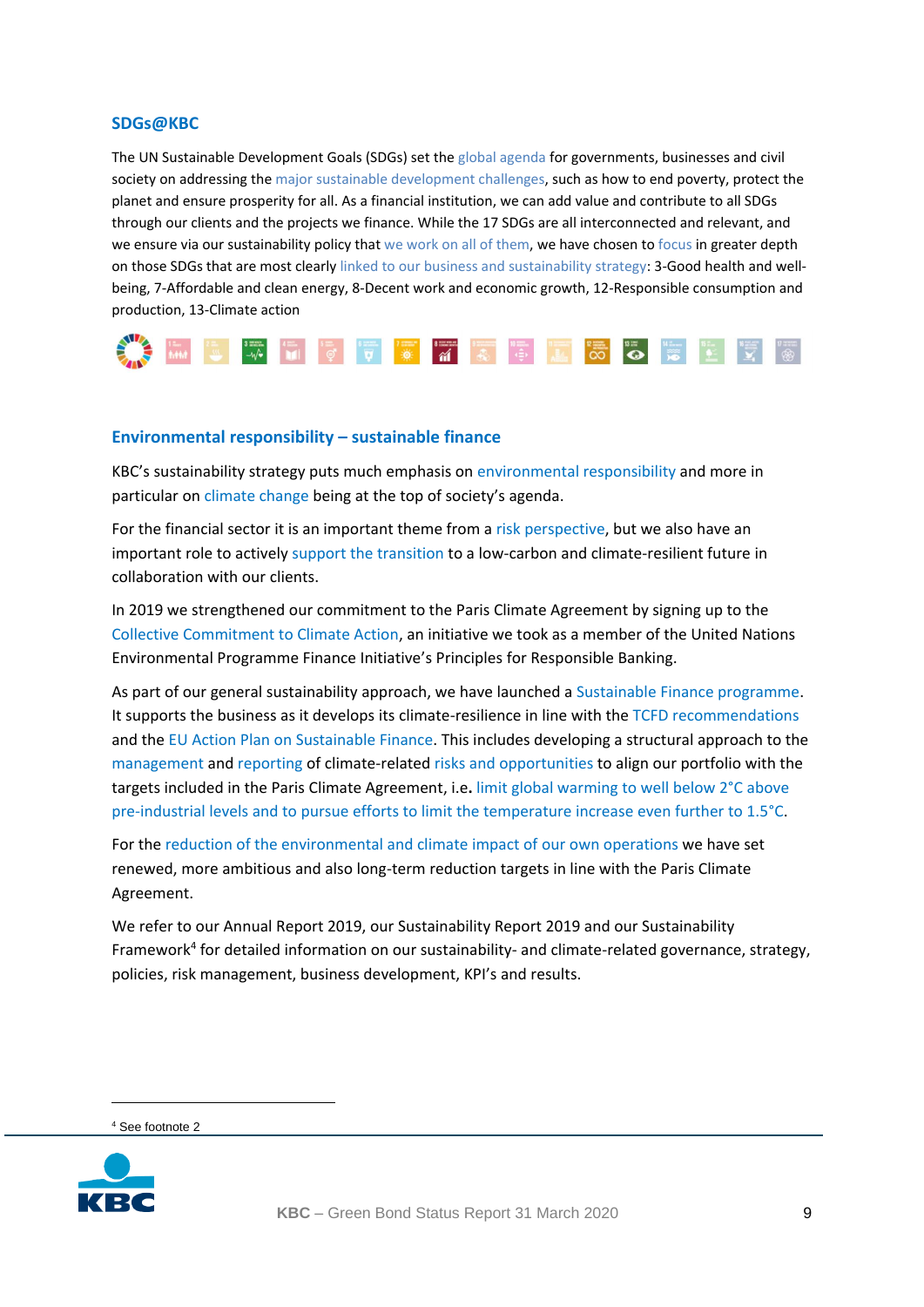## <span id="page-9-0"></span>**The Green Bond Framework**

## <span id="page-9-1"></span>**Categories for green finance**

KBC's Green Bond Framework is exclusively used to finance or refinance, in whole or in part, projects and activities that clearly contribute to a more sustainable, climate resilient and low-carbon society.

Our Green Bond Framework includes 7 categories, each of it contributing to specific SDG's.

| #1 Renewable Energy     |                |
|-------------------------|----------------|
|                         |                |
|                         |                |
|                         |                |
| #2 Energy Efficiency    | AFFORDABLE AND |
| #3 Clean Transportation |                |

#4 Green Buildings

#5 Pollution Prevention & Control #6 Water Management

#7 Sustainable Land Use





Details on the use of proceeds and eligibility criteria can be found in Appendix 1 and in the KBC Green Bond Framework<sup>5</sup>.

For its first Green Bond issuance in June 2018, KBC allocated the proceeds to two of these seven green asset categories:

- Renewable Energy power generation: finance of on- and off-shore wind energy and solar energy

- Green Buildings: real estate loans for new constructed energy efficient residential buildings in the Flemish Region that comply with the "Energieprestatie en Binnenklimaat" (EPB) requirements included in the building code of the Flemish Region as of 2014 or later (E-level ≤ 60). Since a building permit is valid for up to 2 years and the first drawdown coincides with the start of the construction, we select only loans for which the first drawdown has occurred after January 1, 2016.

5 https://www.kbc.com/content/dam/kbccom/doc/investor-relations/7-Debt-issuance/Green-Bonds/20180605\_KBC\_GB\_Framework.pdf

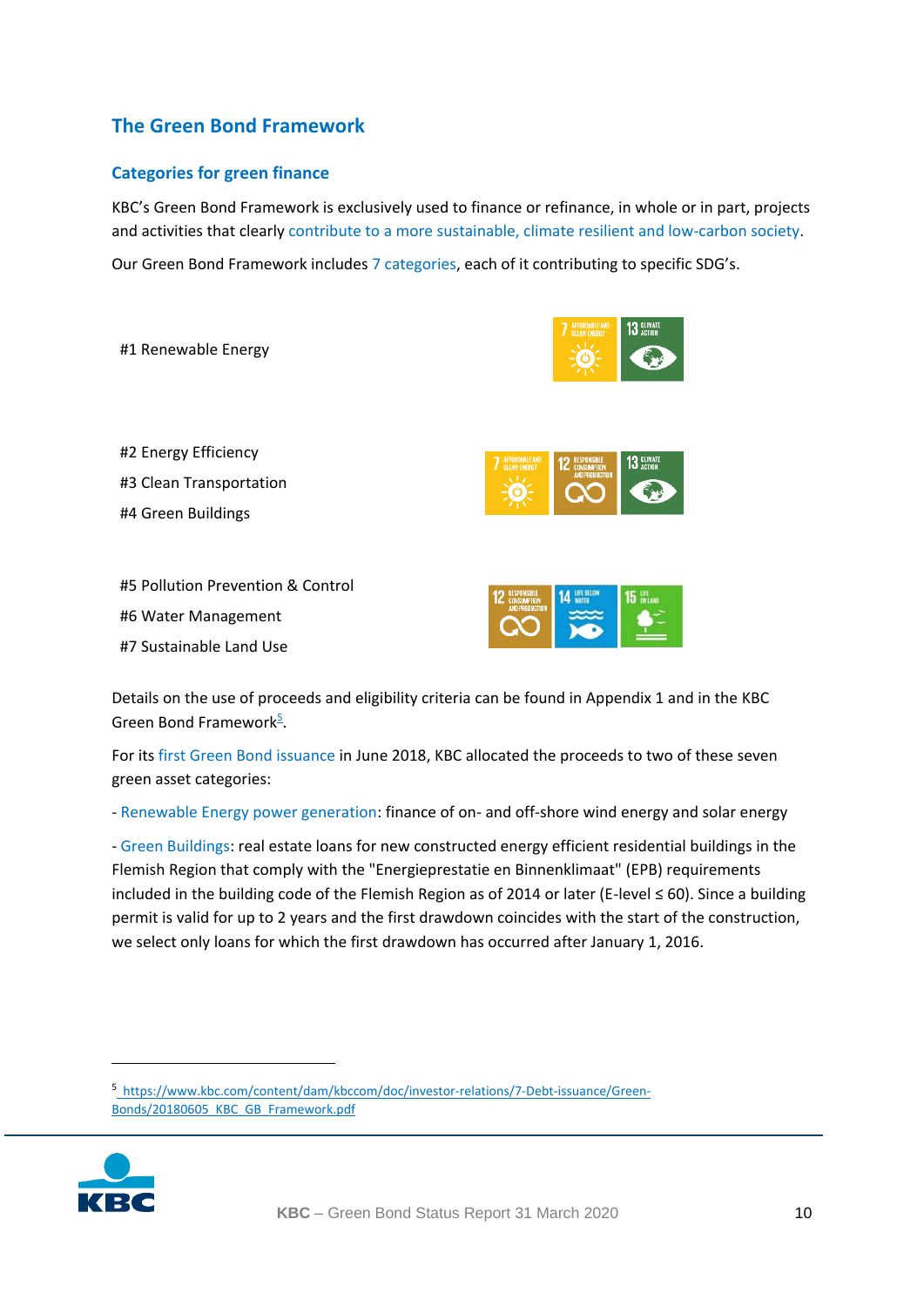## <span id="page-10-0"></span>**Governance and management of eligible assets**

### <span id="page-10-1"></span>**Client relationship managers**

Perform a credit and sustainability risk assessment before granting a loan or financing as normal course of business. This assessment is strictly defined by the KBC's sustainability policies and the standards of the KBC Group Sustainability Framework (including the exclusionary criteria), where applicable.

### <span id="page-10-2"></span>**KBC Business Units**

Propose eligible projects to the Green Bond Committee and provide information on the compliance of the projects with the criteria for Eligible Assets of the KBC Green Bond Framework.

### <span id="page-10-3"></span>**Green Bond Committee**

Verifies compliance with the Use of Proceeds requirements. The Green Bond Committee takes the final decision on the final selection of the proposed projects as Eligible Assets and thus instructing the labelling of the green assets.

Based on the internal monitoring of the portfolio of Eligible Assets by Group Treasury, the Green Bond Committee reviews and approves allocations of bond proceeds to Eligible Assets on a quarterly basis.

### <span id="page-10-4"></span>**KBC Group Treasury**

Manages the proceeds of the KBC Green Bond on a portfolio basis and monitors the allocation of Eligible Assets on a monthly basis to ensure that the allocation of Eligible Assets corresponds to the proceeds of the Green Bond issuance.

### <span id="page-10-5"></span>**Second Party Opinion**

Prior to issuance, KBC has commissioned Sustainalytics to provide a second party opinion for its Green Bond Framework. Sustainalytics has confirmed the alignment of the KBC Green Bond Framework with the Green Bond Principles.

The second party opinion is available on KBC.com $6$ .

<sup>6</sup> [https://www.kbc.com/content/dam/kbccom/doc/investor-relations/7-Debt-issuance/Green-](https://www.kbc.com/content/dam/kbccom/doc/investor-relations/7-Debt-issuance/Green-Bonds/20180605_KBC_GB_SPO.pdf)[Bonds/20180605\\_KBC\\_GB\\_SPO.pdf](https://www.kbc.com/content/dam/kbccom/doc/investor-relations/7-Debt-issuance/Green-Bonds/20180605_KBC_GB_SPO.pdf)

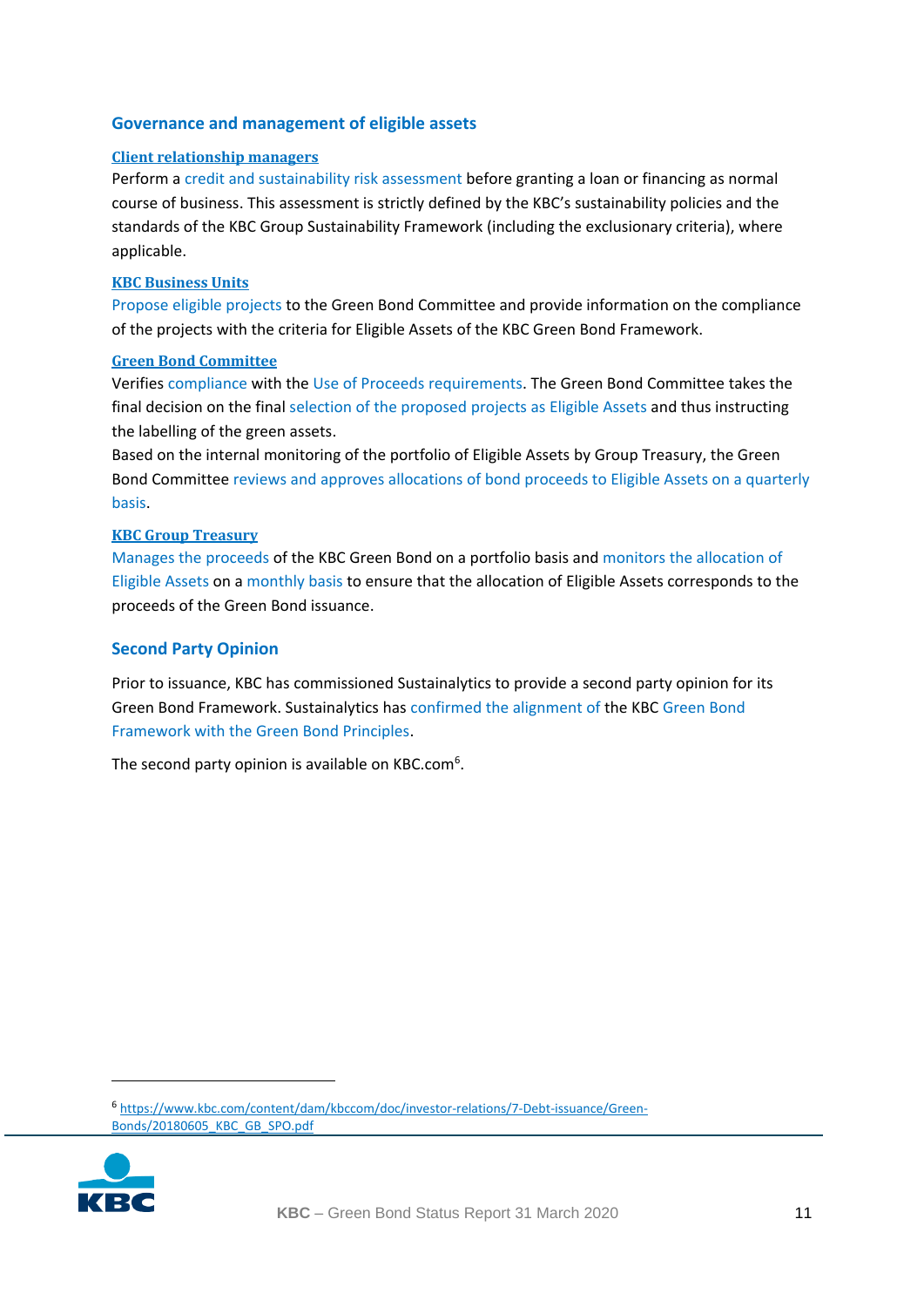## <span id="page-11-0"></span>**KBC Green Bond - Asset allocation as of 31 March 2020**

## <span id="page-11-1"></span>**KBC Green Bond – Key data**

| <b>Green Bond Details</b>         |                              |  |
|-----------------------------------|------------------------------|--|
| <b>Issuer</b>                     | KBC Group N.V.               |  |
| <b>ISIN</b>                       | BE0002602804                 |  |
| <b>Issue Rating (S&amp;P/M/F)</b> | A-/Baa1/A                    |  |
| <b>Status</b>                     | Senior unsecured green bonds |  |
| <b>Issue Amount</b>               | EUR 500,000,000              |  |
| Coupon                            | 0.875%                       |  |
| <b>Settlement</b>                 | 27 June 2018                 |  |
| <b>Maturity Date</b>              | 27 June 2023                 |  |

### <span id="page-11-2"></span>**Sector allocation**

The Green Bond committee decided to select and label EUR 759 million of assets (EUR 556 million Green Buildings and EUR 203 million Renewable Energy projects) in the portfolio of eligible green assets.

As of 31 March 2020, the EUR 500 million proceeds of the Green Bond were allocated for  $\bigcirc$  EUR 297 million to the Green Building-residential real estate sector and for  $\bigcirc$  EUR 203 million to the Renewable Energy power generation sector.



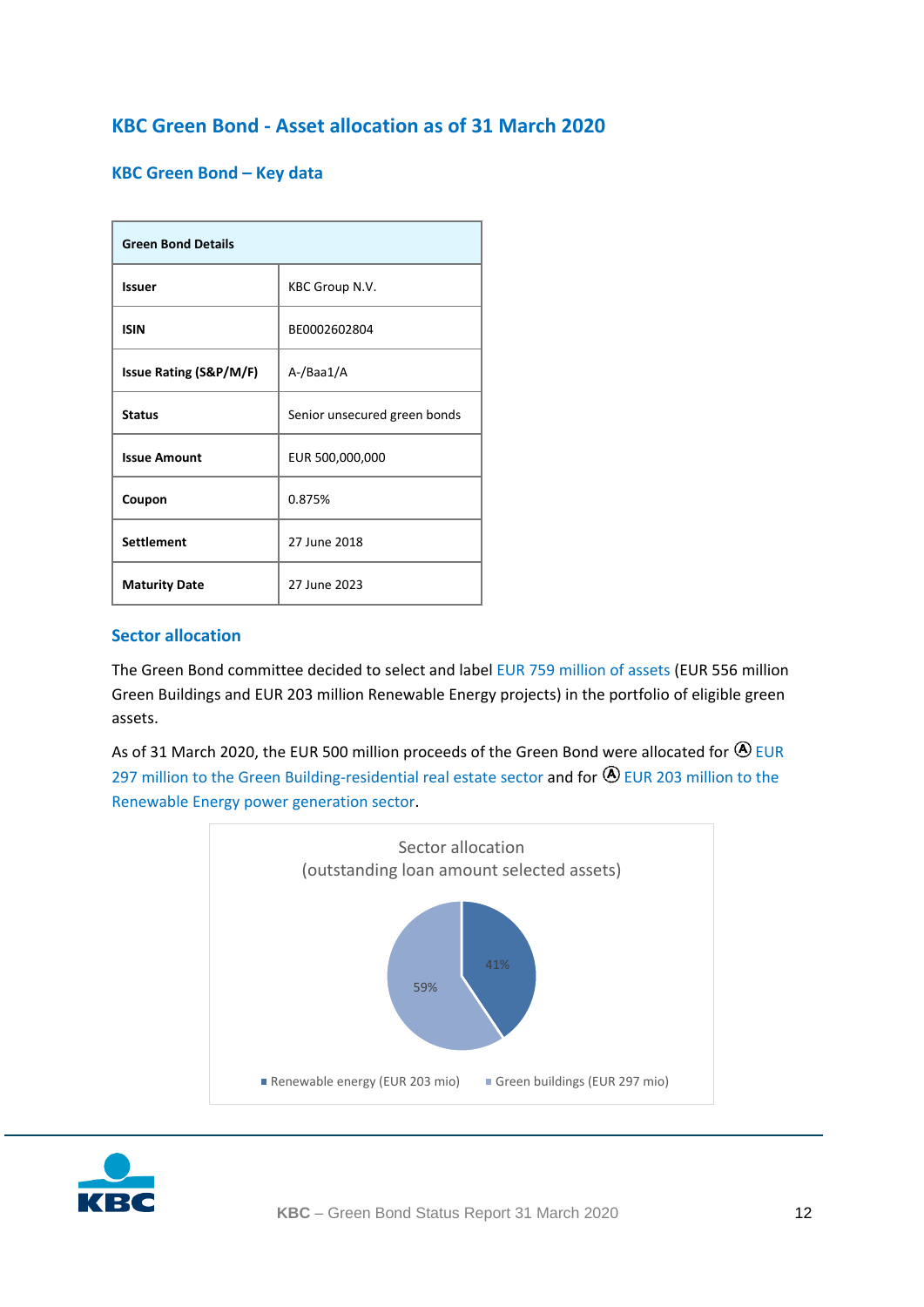## <span id="page-12-0"></span>**Impact of the Green Bond**

The annual avoided emissions related to the KBC Green Bond as of 31 March 2020 totalled 63,652 tonnes of CO2e or 127.3 tonnes per 1 million euro invested. The increase in avoided emissions by 40% compared to the previous impact report is almost entirely due to the increase in the emission factor. Information on the methodology to calculate the avoided  $CO<sub>2</sub>e$ -emissions is provided in Appendix 2.

| <b>Overview of the KBC Green Bond assets and annual impact</b> |                         |                        |  |  |
|----------------------------------------------------------------|-------------------------|------------------------|--|--|
|                                                                | <b>Renewable Energy</b> | <b>Green Buildings</b> |  |  |
| <b>Allocated amount</b>                                        | EUR $\bigcirc$ 203 mio  | EUR $\bigcirc$ 297 mio |  |  |
| <b>Electricity produced/energy saved (MWh)</b>                 | 312,434                 | 24.544                 |  |  |
| <b>Avoided CO2e emissions (tonnes)</b>                         | 59,050                  | 4,602                  |  |  |

## <span id="page-12-1"></span>**Renewable energy – selected assets**

KBC has specific targets on financing renewable energy production (at least 50% of its energy credit portfolio by 2030) to contribute to the transition to a low carbon economy.

| <b>Allocation Indicators</b> |                         |               |                   |                                  | <b>Impact Indicators</b>                              |                                                           |                          |                               |                                                            |                                                                  |
|------------------------------|-------------------------|---------------|-------------------|----------------------------------|-------------------------------------------------------|-----------------------------------------------------------|--------------------------|-------------------------------|------------------------------------------------------------|------------------------------------------------------------------|
| Date of<br>closing           | <b>Location Belgium</b> | <b>Status</b> | <b>Technology</b> | <b>Total loan</b><br>size in EUR | <b>KBC</b> loan<br>granted<br>amount in<br><b>EUR</b> | <b>KBC</b> loan<br>outstanding<br>amount in<br><b>EUR</b> | Loan<br>maturity<br>date | <b>Number</b><br>οf<br>panels | <b>Capacity</b><br>οf<br>Turbines/ project in<br><b>MW</b> | <b>Annual</b><br><b>Energy</b><br>Generati<br>on in<br><b>MW</b> |
| 2014                         | <b>Flanders</b>         | Operational   | Wind              | 65.373.109                       | 56.566.986                                            | 56.566.950                                                | 2030                     | 17                            | 51,4                                                       | 114.290                                                          |
| 2017                         | Wallonia                | Operational   | Wind              | 25.000.000                       | 23.200.000                                            | 23.200.000                                                | 2032                     | 6                             | 20,4                                                       | 45.000                                                           |
| 2016                         | Off Shore - North Sea   | Operational   | Wind              |                                  |                                                       | 853.065.269 104.851.386 104.851.386                       | 2035                     | 42                            | 309,0                                                      | 1.100.000                                                        |
| 2010                         | <b>Flanders</b>         | Operational   | Solar             | 21.351.449                       | 19.064.784                                            | 19.064.784                                                | 2030                     | 48                            | 18.9                                                       | 18.000                                                           |

The following loans are included in our green asset portfolio:

## <span id="page-12-2"></span>**Green buildings – selected assets**

The labelled portfolio of assets consists of mortgage loans for new residential real estate in Flanders that comply with the energy efficiency requirements of the Flemish Region as of 2014 (E-level ≤ 60, corresponds to 100 kWh/m²) and for which the first drawdown has occurred after January 1, 2016.

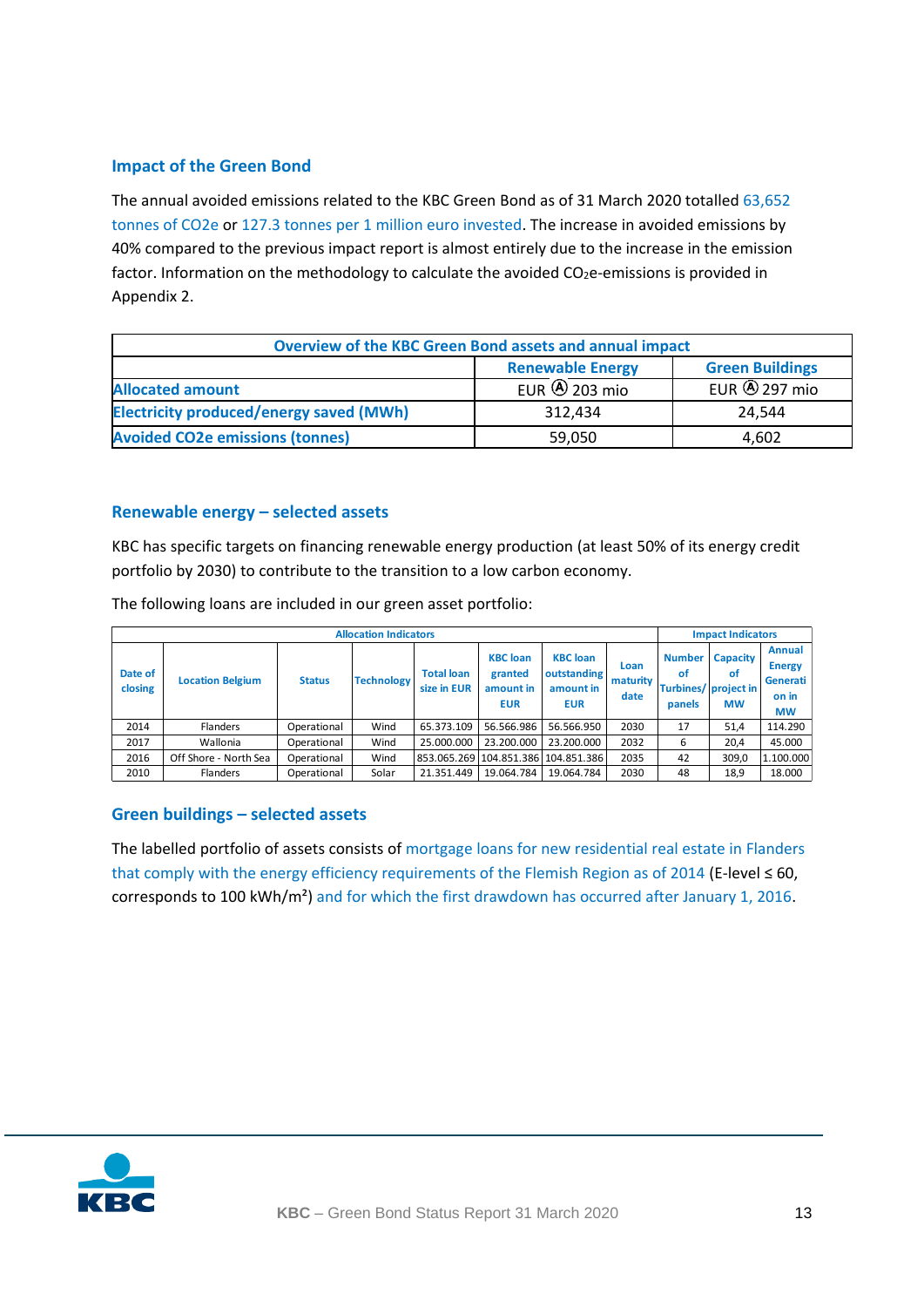| Date of<br>construction | Date of<br>mortgage<br>loan<br>commitment | <b>Asset location</b> | <b>Committed</b><br>loan amount | <b>Outstanding</b><br>loan amount | Left to draw | <b>Number</b><br>of loans |
|-------------------------|-------------------------------------------|-----------------------|---------------------------------|-----------------------------------|--------------|---------------------------|
| 2016                    | 2016                                      | <b>Flanders</b>       | 16.898.884                      | 14.302.521                        | $\Omega$     | 97                        |
| 2017                    | 2016                                      | <b>Flanders</b>       | 37.605.127                      | 31.974.100                        | 0            | 201                       |
|                         | 2017                                      | <b>Flanders</b>       | 246.704.770                     | 215.082.826                       | 223.169      | 1.334                     |
| 2018                    | 2016                                      | <b>Flanders</b>       | 448.839                         | 390.021                           | 0            | 6                         |
|                         | 2017                                      | <b>Flanders</b>       | 29.600.253                      | 26.695.857                        | 122.825      | 188                       |
|                         | 2018                                      | <b>Flanders</b>       | 257.951.752                     | 237.377.421                       | 4.394.676    | 1.428                     |
| 2019                    | 2018                                      | <b>Flanders</b>       | 14.068.589                      | 13.325.378                        | 1.334.638    | 94                        |
|                         | 2019                                      | <b>Flanders</b>       | 17.867.208                      | 17.032.424                        | 960.237      | 110                       |
|                         |                                           |                       | 621.145.422                     | 556.180.549                       | 7.035.545    | 3.458                     |



As of 31 March 2020, EUR 297 million of the labelled portfolio of Green Buildings have been allocated to the inaugural EUR 500 million Green Bond.

## <span id="page-13-0"></span>**Verification**

Before the first issuance was launched, KBC appointed Sustainalytics to provide for a second opinion to verify the compliance of the Green Bond Framework with the Green Bond Principles.

In the context of its certification with the Climate Bonds Initiative standards, KBC has requested PwC to provide assurance on the allocation of proceeds. The Assurance Report can be found in Appendix 3.

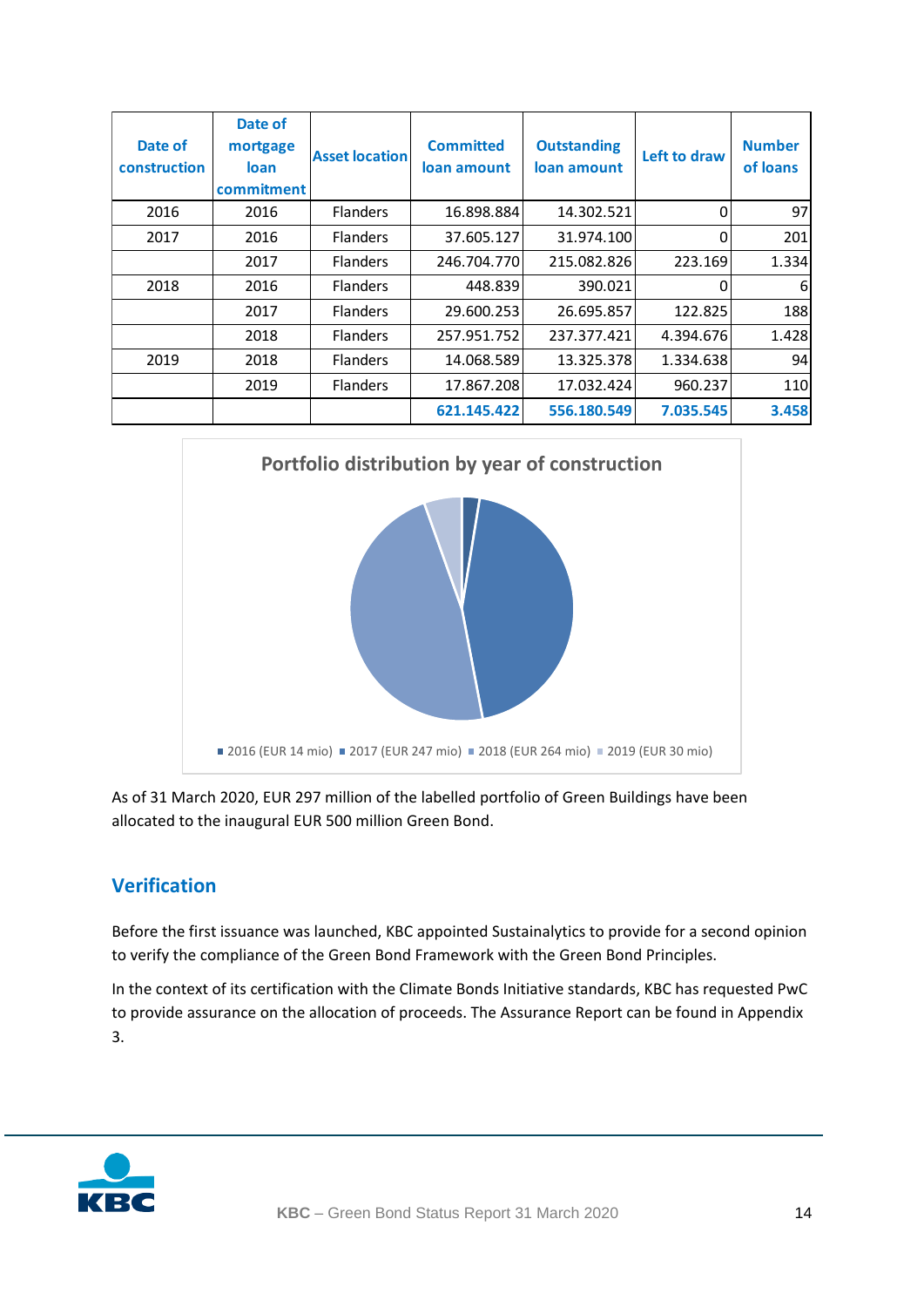## <span id="page-14-0"></span>**Appendix 1 - KBC Green Bond Framework - Use of proceeds and eligibility criteria**

| <b>Renewable Energy</b><br>1.        |                                                                                                                                                                                                                                                                                                                                                                                                                                                                                                                                                                                                                                                                                                                                                                   |
|--------------------------------------|-------------------------------------------------------------------------------------------------------------------------------------------------------------------------------------------------------------------------------------------------------------------------------------------------------------------------------------------------------------------------------------------------------------------------------------------------------------------------------------------------------------------------------------------------------------------------------------------------------------------------------------------------------------------------------------------------------------------------------------------------------------------|
| Renewable energy power<br>generation | Loans to finance equipment, development, manufacturing,<br>$\bullet$<br>construction, operation, distribution and maintenance of<br>renewable energy generation sources:<br>Onshore and offshore wind energy<br>$\circ$<br>Solar energy<br>$\circ$<br>Geothermal energy (with direct emissions ≤ 100g<br>$\circ$<br>CO2/kWh)<br>Energy from biomass, that is:<br>$\circ$<br>not grown in areas converted from land with<br>previously high carbon stock such as wetlands or<br>forests<br>not obtained from land with high biodiversity such<br>٠<br>as primary forests or highly biodiverse grasslands<br>not suitable for human consumption<br>٠<br>and subject to sustainable transport <sup>7</sup> : no<br>٠<br>excessive transport of input material or end |
|                                      | product<br>Waste-to-energy<br>$\circ$                                                                                                                                                                                                                                                                                                                                                                                                                                                                                                                                                                                                                                                                                                                             |
| <b>Energy Efficiency</b><br>2.       |                                                                                                                                                                                                                                                                                                                                                                                                                                                                                                                                                                                                                                                                                                                                                                   |
| <b>KBC 'Green Energy Loans'</b>      | 'Green energy loans' for home improvements of KBC retail<br>$\bullet$<br>clients where at least 50% of the home improvements are for<br>energy-efficiency purposes, including:<br>new central heating or solar boilers<br>o<br>water pumps and other geothermal energy systems<br>o<br>high-efficiency glazing<br>0<br>new insulation<br>0<br>thermostatic taps<br>о<br>solar panels<br>о<br>energy audits<br>о<br>Note: As retail clients are required to use at least 50% of the loan for<br>energy-efficiency purposes, conservatively 50% of the outstanding loan<br>amount is viewed as 'eligible'.                                                                                                                                                          |
| <b>Clean Transportation</b><br>3.    |                                                                                                                                                                                                                                                                                                                                                                                                                                                                                                                                                                                                                                                                                                                                                                   |
| Low carbon land transport            | Loans to finance low carbon land transport:<br>$\bullet$<br>Public passenger transport, including electric, hybrid-<br>о<br>electric, hydrogen or other non-fossil fuel vehicles, rail<br>transport, metros, trams, cable cars, and bicycle schemes<br>Private light-duty and heavy goods vehicles that are<br>о<br>electric, hybrid-electric, hydrogen or other non-fossil fuel<br>based.<br>Dedicated freight railway lines (excluding transport with<br>o<br>the main objective of transporting fossil fuels)<br>Supporting infrastructure for low carbon land transport e.g.<br>$\mathsf{o}\,$<br>IT upgrades, signalling, communication technologies and<br>charging infrastructure                                                                          |
| <b>Green Buildings</b><br>4.         |                                                                                                                                                                                                                                                                                                                                                                                                                                                                                                                                                                                                                                                                                                                                                                   |

 $^7$  As normal course of business, except for some small local biomass plants, all biomass related projects of KBC are screened on case-by-case basis by the KBC Corporate Sustainability Department

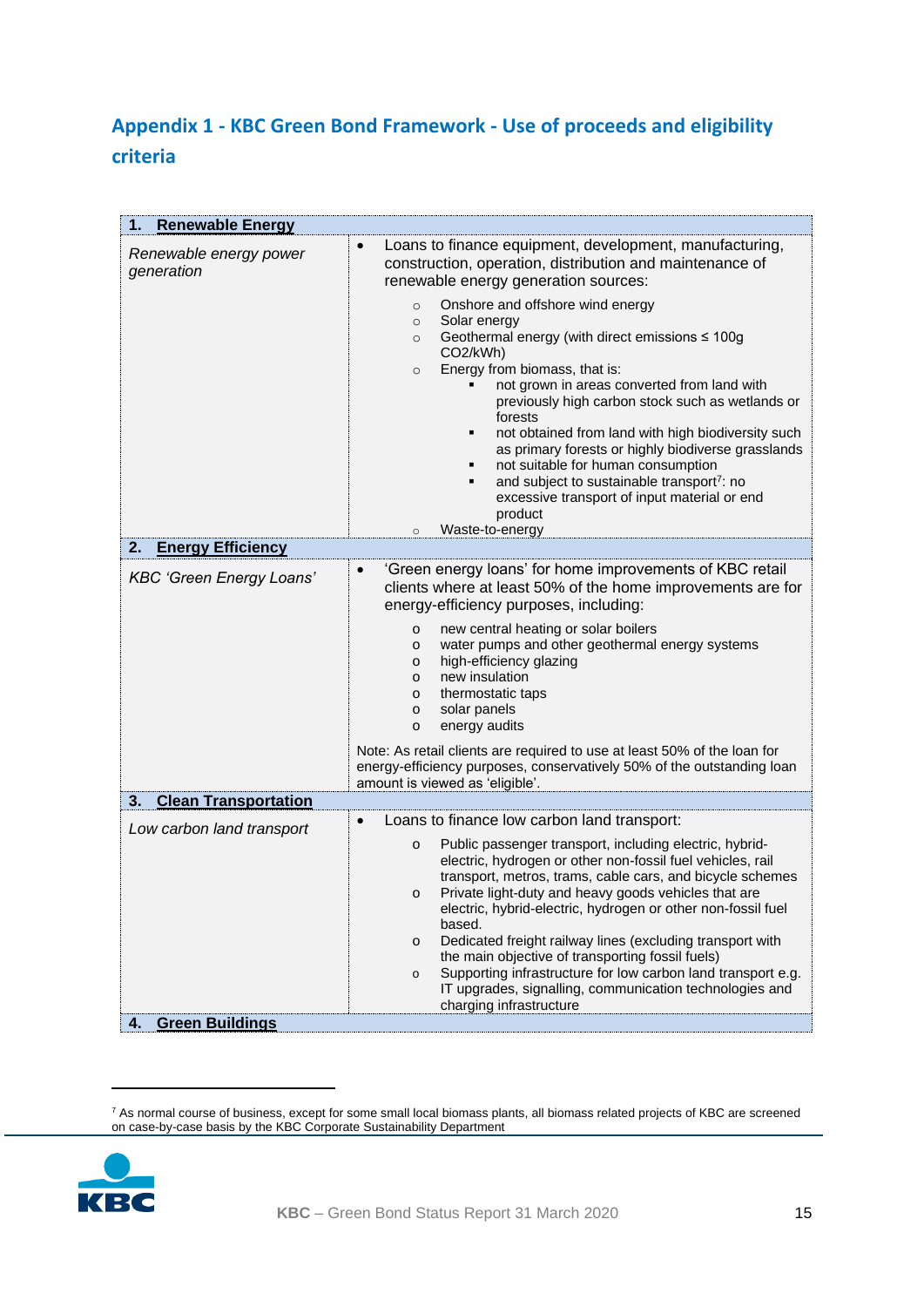| Residential real estate                         | Real estate loans for new constructed energy efficient<br>residential buildings in the Flemish Region that comply with<br>the "Energieprestatie en Binnenklimaat" (EPB) requirements<br>included in the building code of the Flemish Region as of<br>2014 or later (E-level $\leq 60$ ) and for which the first drawdown<br>has occurred after January 1, 2016. |  |  |  |
|-------------------------------------------------|-----------------------------------------------------------------------------------------------------------------------------------------------------------------------------------------------------------------------------------------------------------------------------------------------------------------------------------------------------------------|--|--|--|
| Commercial real estate                          | New or recently built commercial real estate buildings<br>$\bullet$<br>belonging to the top 15% of the commercial real estate<br>building stock in terms of energy performance in the country<br>of location, or which have obtained any of the following<br>green building certificates:                                                                       |  |  |  |
|                                                 | LEED: [≥ "Gold"]<br>$\circ$<br>BREEAM: [≥ "Very Good"]<br>$\circ$<br>HQE: [≥ "Excellent"]<br>$\circ$                                                                                                                                                                                                                                                            |  |  |  |
| <b>Pollution Prevention &amp; Control</b><br>5. |                                                                                                                                                                                                                                                                                                                                                                 |  |  |  |
| Waste reduction & recycling                     | Loans to finance equipment, development, manufacturing,<br>construction, operation and maintenance of facilities and<br>infrastructure for waste prevention, reduction and recycling,<br>including:                                                                                                                                                             |  |  |  |
|                                                 | sharing, repairing, reusing, refurbishing and remanufacturing of<br>o<br>goods and recycling of waste                                                                                                                                                                                                                                                           |  |  |  |
| <b>Water Management</b><br>6.                   |                                                                                                                                                                                                                                                                                                                                                                 |  |  |  |
| Sustainable water &<br>wastewater management    | Loans to finance equipment, development, manufacturing,<br>construction, operation and maintenance of:                                                                                                                                                                                                                                                          |  |  |  |
|                                                 | water recycling and wastewater treatment facilities<br>0<br>water storage facilities<br>o<br>water distribution systems with improved efficiency/quality<br>o<br>urban drainage systems<br>o<br>flood mitigation infrastructure, such as infiltration infrastructure<br>o                                                                                       |  |  |  |
| <b>Sustainable Land Use</b><br>7.               |                                                                                                                                                                                                                                                                                                                                                                 |  |  |  |
| Sustainable land use                            | Loans to finance sustainable land use:                                                                                                                                                                                                                                                                                                                          |  |  |  |
|                                                 | Sustainable agriculture in the EU, comprised of organic<br>o<br>farming as certified in compliance with the EU and national<br>regulation                                                                                                                                                                                                                       |  |  |  |
|                                                 | Environmentally-sustainable forestry <sup>8</sup> including afforestation or<br>o<br>reforestation, and preservation or restoration of natural<br>landscapes soil remediation                                                                                                                                                                                   |  |  |  |

*<sup>8</sup> Defined as PEFC or FSC certified forestry*

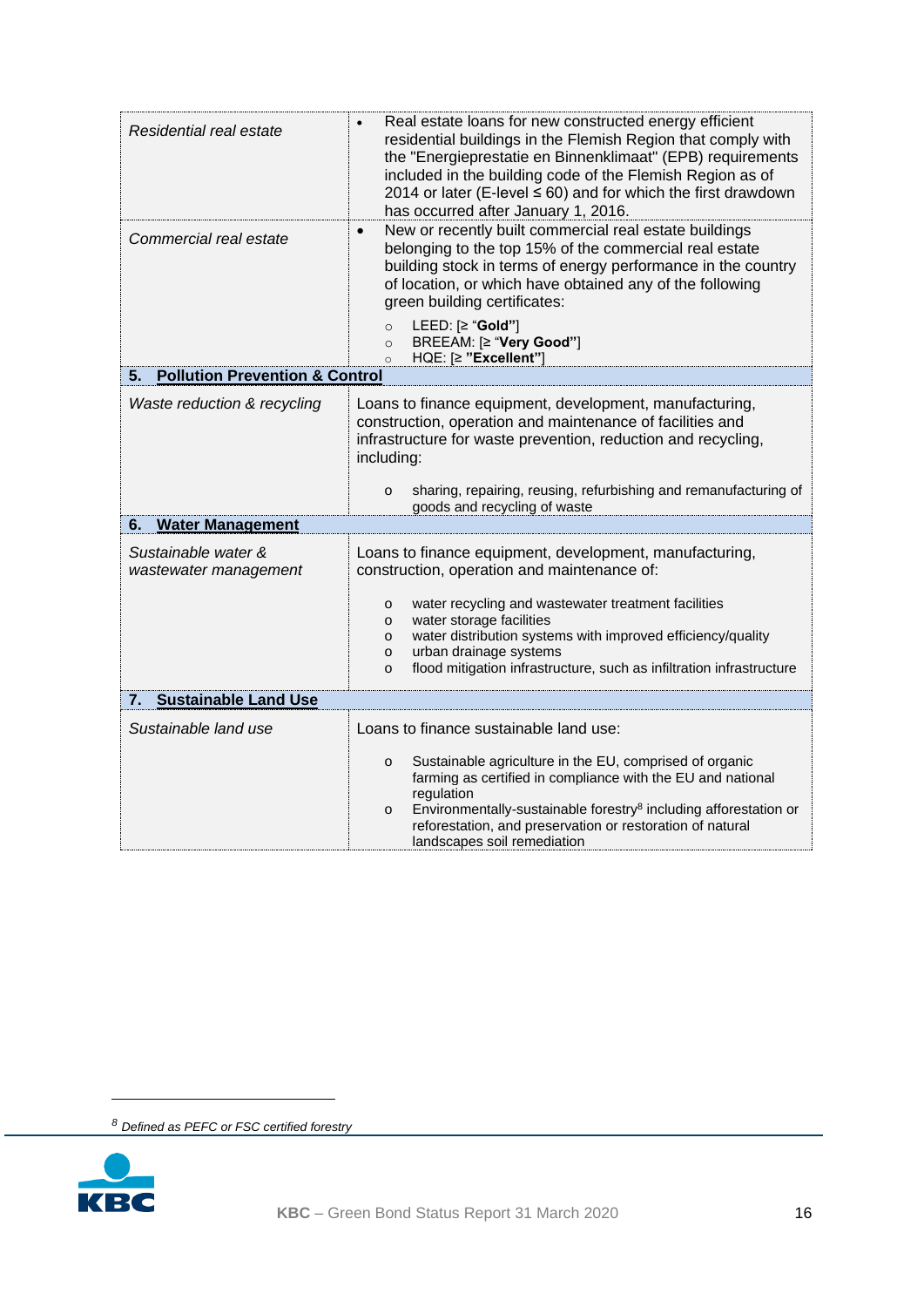## <span id="page-16-0"></span>**Appendix 2 - How we calculate avoided emissions**

### **Green building-residential real estate**

Key principles

- 1. Financing share: the avoided emissions calculation is applied to the financing share of the amount allocated to Green Buildings of the inaugural Green Bond (i.e. EUR 297 mio)
- 2. To calculate avoided emissions, we compare the energy performance of these Green Buildings with the energy performance of an average dwelling in Flanders (Belgium) and convert it to CO<sub>2</sub>e-emissions.
- 3. All calculations are based on publicly available data.

To calculate the avoided emissions we have developed an internal methodology which has subsequently been verified by a specialised consultant firm, Vinçotte. This independent verification consisted of a review of the methodology, of the secondary data and the emission factors input as well of used and the avoided greenhouse gas emissions calculations for the allocated assets at the time of issuance. For the calculations as of 31/03/2020, the same methodology is used and the emission factors have been updated.

To determine the baseline of average dwelling energy efficiency, we use average data on usable floor area for new apartments and houses and average data on electricity and energy consumption for heating per household. The calculation of the heat-related primary energy consumption is based on the average share of the main energy sources used for heating by households in Flanders: heating oil, natural gas and electricity.

For new houses and apartments we assume the same floor area and electricity consumption (excl. for heating) as for average dwellings. Since 2006, new buildings need to comply with specific energy performance requirements, expressed as E-levels. E-levels have to be recalculated to energy performance in kWh/m² based on statistical data of the Flemish government. To translate the energy performance to the use of primary energy sources, the conservative assumption was made that in green buildings the same share and type of primary energy sources are used for heating as in average dwellings.

To calculate the avoided emissions, the energy use per source is converted into  $CO<sub>2</sub>e$ -emissions using the following conversion factors:

- for heating oil and gas: UK Government GHG Conversion Factors for Company Reporting 2018

- for electricity: Association of Issuing Bodies - European Residual Mixes 2017

## **Renewable Energy**

The impact of Renewable Energy projects is calculated based on the expected average electricity production of the financed projects and prorated according to the share of KBC in the total loan size.

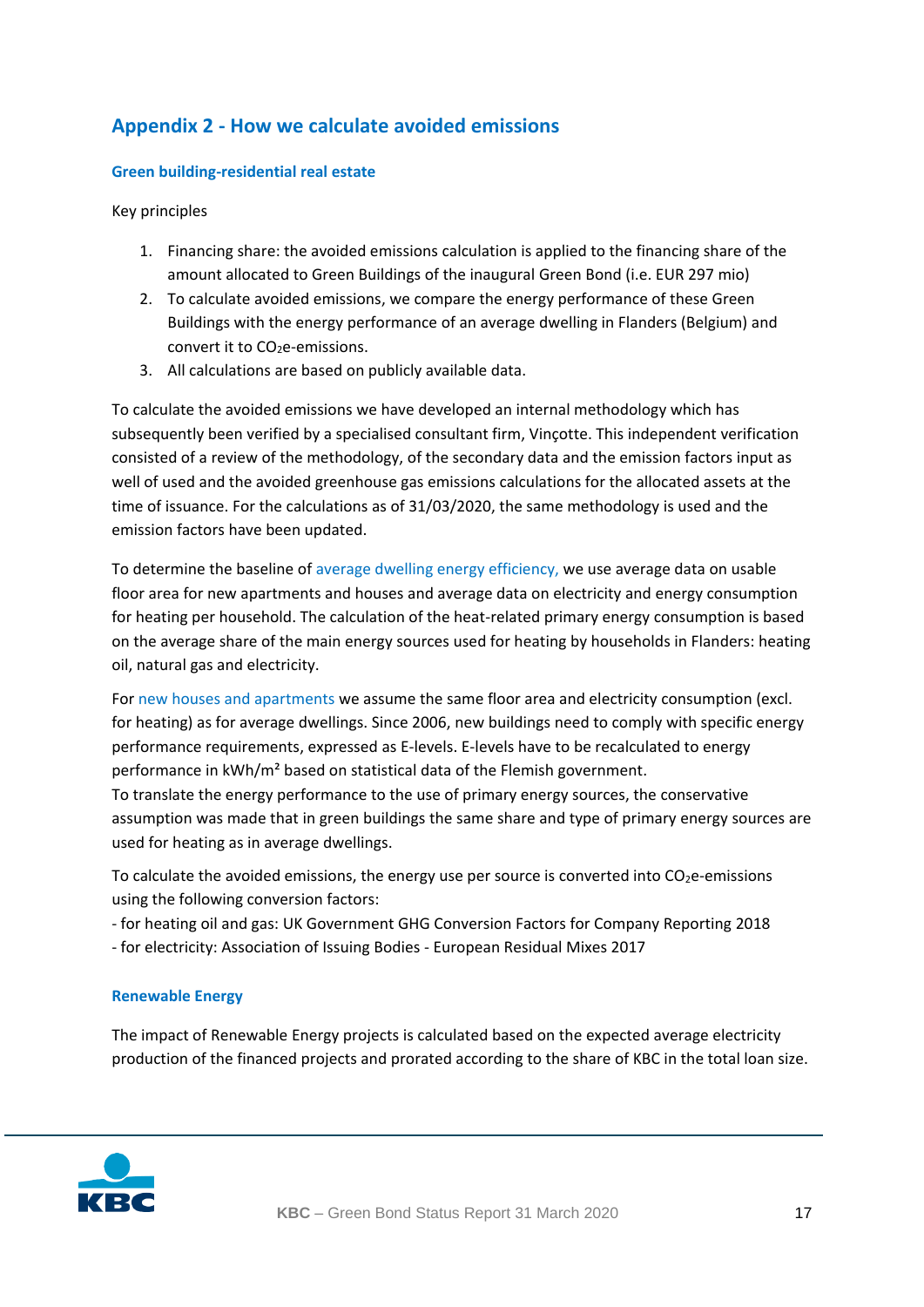For the conversion of capacity to average electricity production we use the following factors:

- 3500 full load hours for offshore wind
- 2250 full load hours for onshore wind
- 95% efficiency for PV-panels.

For calculation of the avoided emissions, we use the conversion factors of the Association of Issuing Bodies - European Residual Mixes 2017.

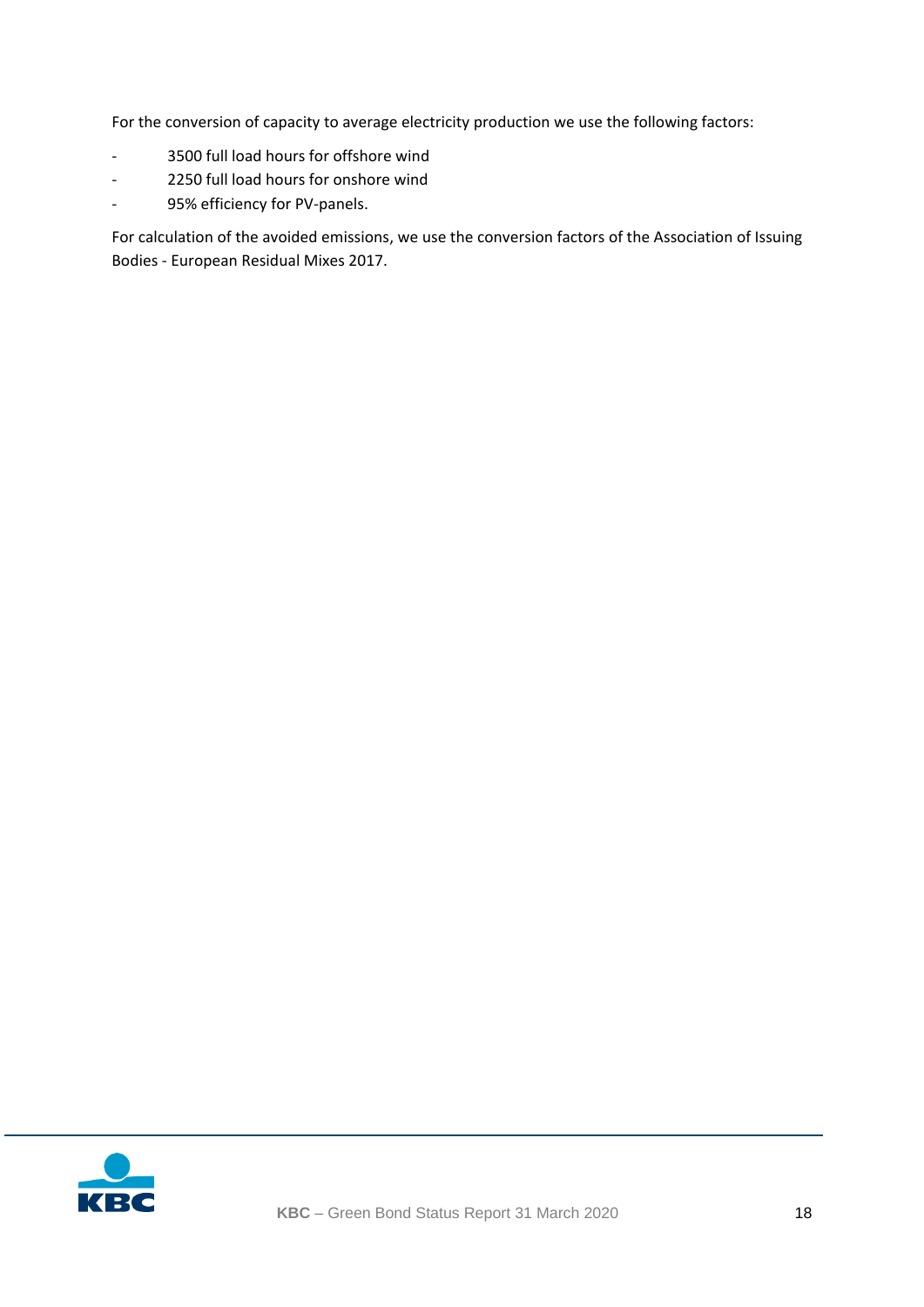## <span id="page-18-0"></span>**Appendix 3 - Assurance report**



**The Directors** KBC SA/NV Havenlaan 2 B-1080, Brussels Belgium

#### INDEPENDENT ASSURANCE REPORT ON KBC GREEN BOND - IMPACT REPORT

This report has been prepared in accordance with the terms of our engagement contract dated 19 November 2019, whereby we have been engaged to express a conclusion in connection with selected

data, marked with the symbol  $\bigcircled{0}$  , of the KBC Green Bond - Impact Report as of and for the period ended 31st March 2020 (the "Report").

#### Responsibilities of Directors

#### The board of directors of KBC SA/NV (the "Company") is responsible for the preparation of the

selected performance information marked with the symbol  $\circledA$  in the Report (the allocation of the Green Bond proceeds to Eligible Assets), as of and for the period ended 31st March 2020 (the "Subject Matter Information"), in accordance with the Eligibility criteria disclosed in the KBC Green Bond Framework and in the Appendix 1 of the Report ("the Criteria").

This responsibility includes the selection and application of appropriate methods for the preparation of<br>the Subject Matter Information, for ensuring the reliability of the underlying information and for the use of assumptions and estimates for individual sustainability disclosures which are reasonable in the circumstances. Furthermore, management's responsibility includes the design, implementation and maintenance of systems and processes relevant for the preparation of the Subject Matter Information that is free from material misstatement, whether due to fraud or error.

#### Responsibilities of the registered auditor

Our responsibility is to express an independent conclusion about the Subject Matter Information based on the procedures we have performed and the evidence we have obtained. Our assurance report has been made in accordance with the terms of our engagement contract.

We conducted our work in accordance with the International Standard on Assurance Engagements (ISAE) 3000 (Revised) "Assurance Engagements other than Audits or Reviews of Historical Information". This standard requires that we comply with ethical requirements and that we plan and perform the engagement to obtain limited assurance as to whether the Subject Matter Information has been prepared, in all material respects, in accordance with the Criteria issued by the Company.

PwC Bedrijfsrevisoren bv - PwC Reviseurs d'Entreprises srl - Risk Assurance Services Maatschappelijke zetel/Siège social: Woluwe Garden, Woluwedal 18, B-1932 Sint-Stevens-Woluwe<br>T: +32 (0)2 710 4211, F: +32 (0)2 710 4299, www.pwc.com<br>BTW/TVA BE 0429.501.944 / RPR Brussel - RPM Bruxelles / ING BE43 3101 381 BELFIUS BE92 0689 0408 8123 - BIC GKCC BEBB

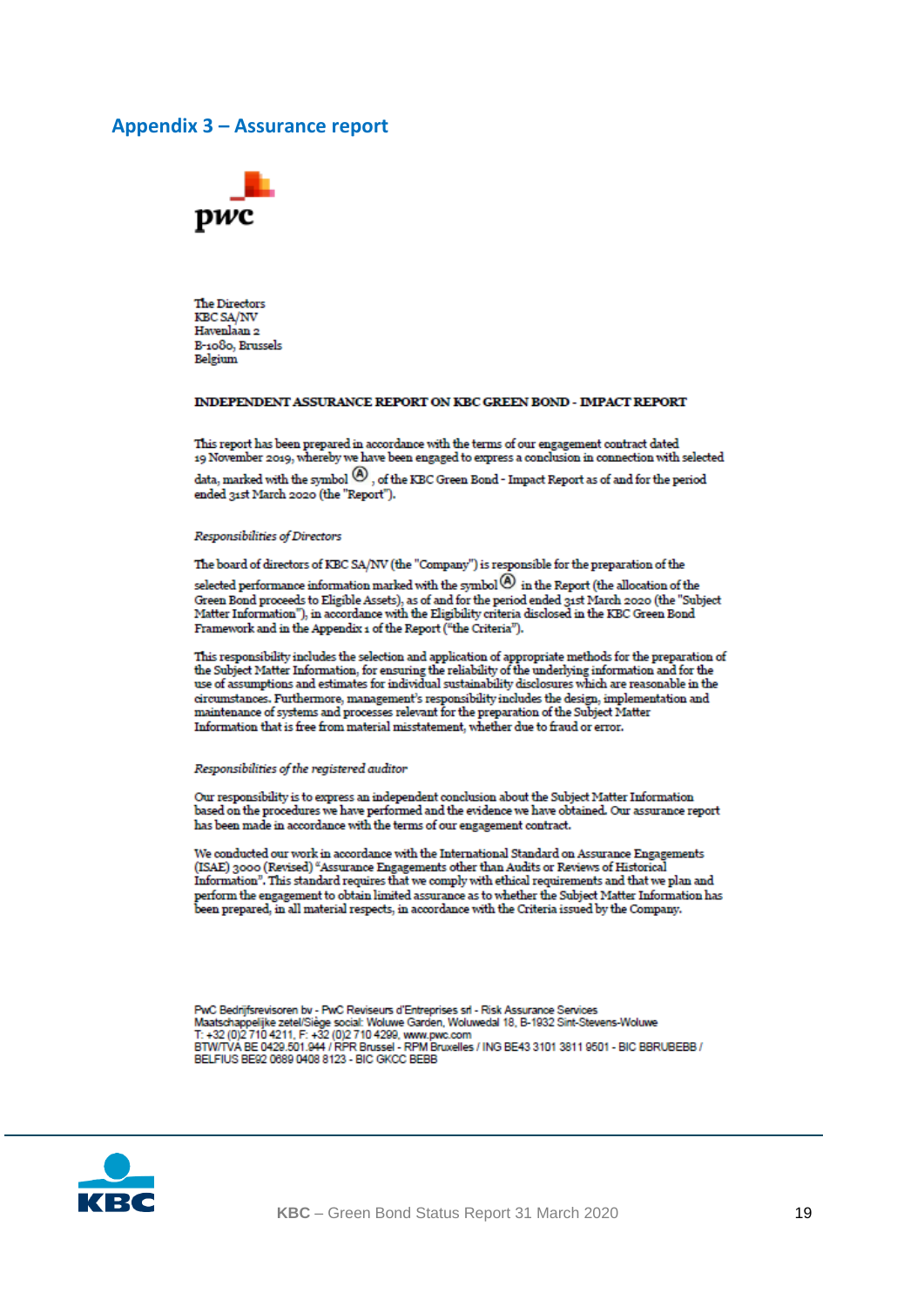

The objective of a limited-assurance engagement is to perform the procedures we consider necessary to provide us with sufficient appropriate evidence to support the expression of a conclusion in the negative form on the Subject Matter Information.

The procedures performed in a limited assurance engagement vary in nature and timing from, and are less in extent than for, a reasonable assurance engagement. Consequently, the level of assurance obtained in a limited assurance engagement is substantially lower than the assurance that would have been obtained had a reasonable assurance engagement been performed.

The selection of such procedures depends on our professional judgement, including the assessment of the risks of management's assertion being materially misstated. The scope of our work comprised amongst others the following procedures:

- assessing and testing the design and functioning of the systems and processes used for data-gathering, collation, consolidation and validation, including the methods used for calculating and estimating the Subject Matter Information;
- conducting interviews with responsible officers;
- · inspecting internal and external documentation.

We have evaluated the Subject Matter Information against the Criteria. The accuracy and completeness of the Subject Matter Information are subject to inherent limitations given their nature and the methods for determining, calculating or estimating such information. Our Assurance Report should therefore be read in connection with the Criteria.

#### Our Independence and Quality Control

We have complied with the independence and other ethical requirements of the Code of Ethics for Professional Accountants issued by the International Ethics Standards Board for Accountants, which is founded on fundamental principles of integrity, objectivity, professional competence and due care, confidentiality and professional behaviour.

Our firm applies International Standard on Quality Control 1 and accordingly maintains a comprehensive system of quality control including documented policies and procedures regarding compliance with ethical requirements, professional standards and applicable legal and regulatory requirements.

#### Conclusion

Based on the procedures performed, as described in this Independent Limited Assurance Report, and the evidence obtained, nothing has come to our attention that causes us to believe that the subject

matter information, the selected performance information marked with the symbol  $\left(\Theta\right)$ , in the Report, is not fairly stated, in all material respects, in accordance with the Criteria.

#### $2$  of  $3$